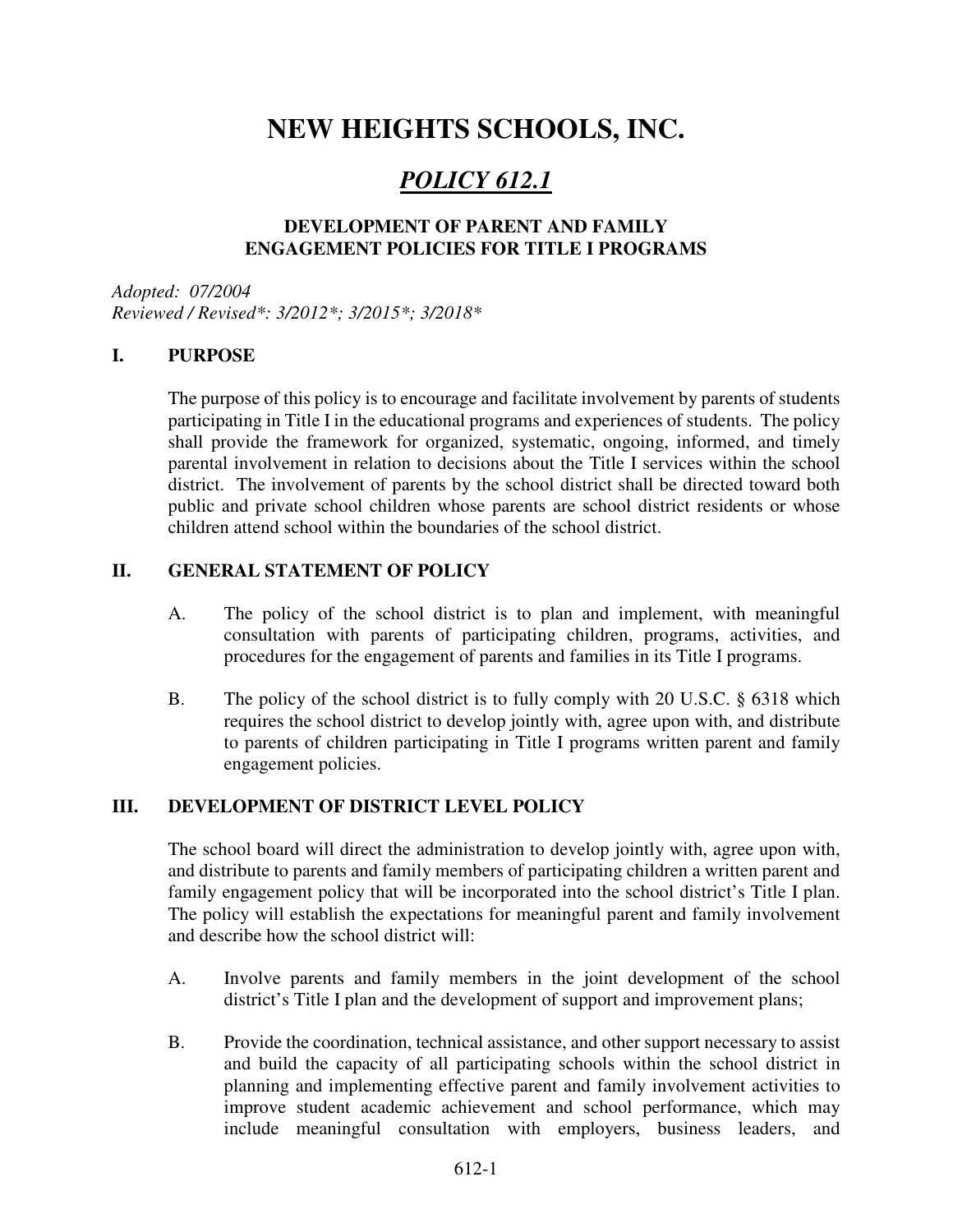philanthropic organizations, or individuals with expertise in effectively engaging parents and family members in education;

- C. Coordinate and integrate parent and family engagement strategies with similar strategies, to the extent feasible and appropriate, with other relevant federal, state, and local laws and programs;
- D. Conduct, with the meaningful involvement of parents and family members, an annual evaluation of the content and effectiveness of the parent and family engagement policy in improving the academic quality of the schools served, including identifying barriers to greater participation by parents in parental involvement activities (with particular attention to parents who are economically disadvantaged, disabled, have limited English proficiency, have limited literacy, or who are of a racial or ethnic minority background); the needs of parents and family members to assist with the learning of their children, including engaging with school personnel and teachers; and strategies to support successful school and family interactions;
- E. Use the findings of such evaluations to design evidence-based strategies for more effective parental involvement and to revise, if necessary, the district-level and school-level parent and family engagement policies; and
- F. Involve parents in the activities of the schools, which may include establishing a parent advisory board comprised of a sufficient number and representative group of parents or family members served by the school district to adequately represent the needs of the population served by the school district for the purposes of developing, revising, and reviewing the parent and family engagement policy.

# **IV. DEVELOPMENT OF SCHOOL LEVEL POLICY**

The school board will direct the administration of each school to develop (or amend an existing parental involvement policy) jointly with, and distribute to, parents and family members of participating children a written parent and family engagement policy, agreed upon by such parents and families, that shall describe the means for carrying out the federal requirements of parent and family engagement. Parents shall be notified of the policy in an understandable and uniform format and, to the extent practicable, provided in a language the parents can understand. Such policy shall be made available to the local community and updated periodically to meet the changing needs of parents and the school.

- A. The policy will describe the means by which each school with a Title I program will:
	- 1. Convene an annual meeting, at a convenient time, to which all parents of participating children shall be invited and encouraged to attend, to inform parents of their school's participation in Title I programs, and to explain to parents of participating children the program, its requirements, and their right to be involved;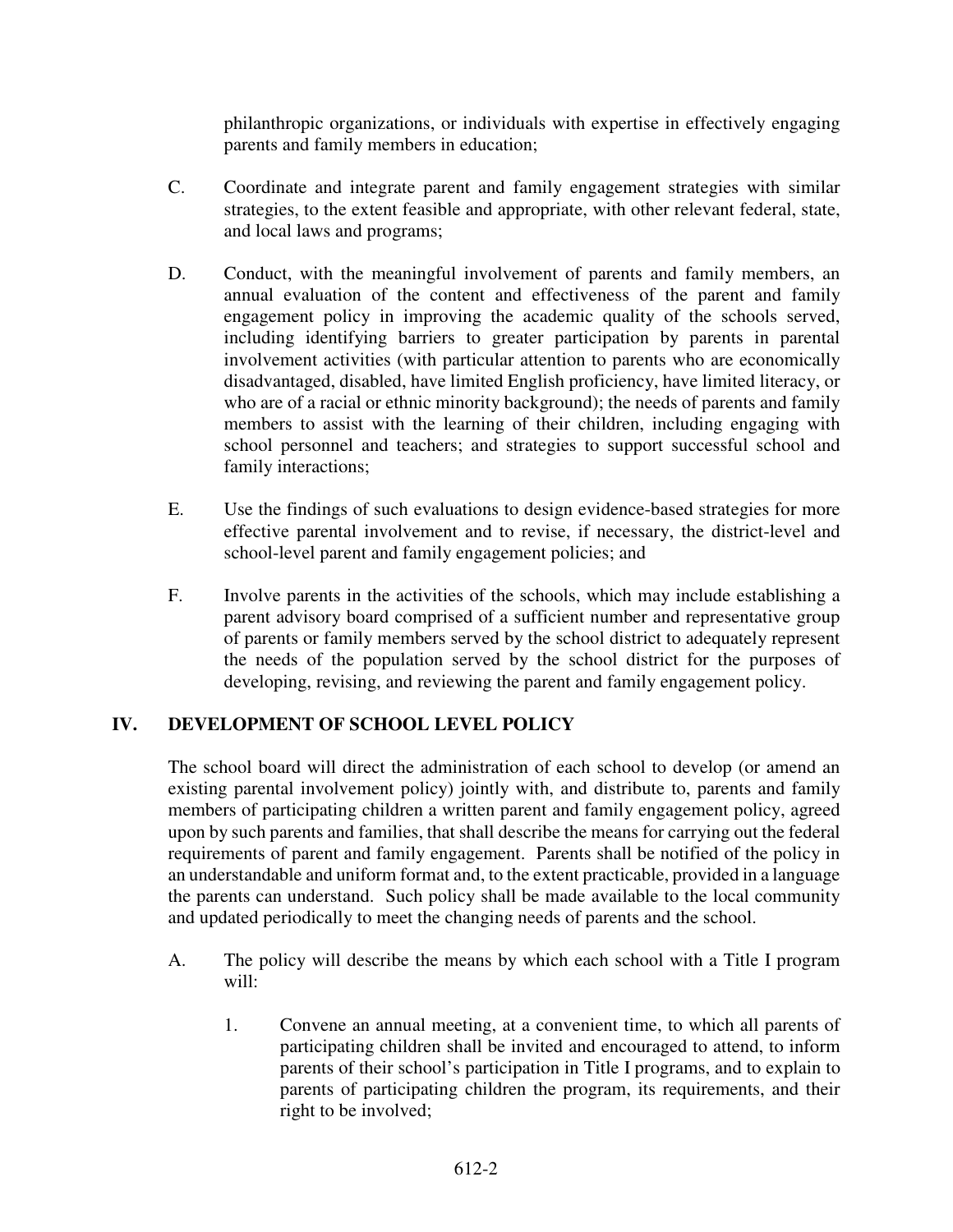- 2. Offer a flexible number of meetings, such as meetings in the morning or evening, and may provide with Title I funds transportation, child care, or home visits, as such services relate to parental involvement;
- 3. Involve parents in an organized, ongoing, and timely way in the planning, review, and improvement of the parental involvement programs, including the planning, review, and improvement of the school parent and family engagement policy and the joint development of the school-wide program plan, except that if a school has in place a process for involving parents in the joint planning and design of the school's programs, the school may use that process, if such process includes an adequate representation of parents of participating children;
- 4. Provide parents of participating children with: timely information about Title I programs; a description and explanation of the curriculum in use at the school, the forms of academic assessment used to measure student progress, and the achievement levels of the challenging state academic standards; if requested by parents, opportunities for regular meetings to formulate suggestions and to participate, as appropriate, in decisions relating to the education of their children, and respond to any such suggestions as soon as practicably possible; and
- 5. If the school-wide program plan is not satisfactory to the parents of participating children, submit any parent's comments on the plan when it is submitted to the school district.
- B. As a component of this policy, each school shall jointly develop with parents a school/parent compact which outlines how parents, staff, and students will share the responsibility for improved student academic achievement and the means by which the school and parents will build and develop a partnership to help children achieve the state's high standards. The compact shall:
	- 1. Describe the school's responsibility to provide high-quality curriculum and instruction in a supportive and effective learning environment that enables participating students to meet state student academic achievement standards;
	- 2. Describe the ways each parent will be responsible for supporting his or her child's learning by volunteering in his or her child's classroom and participating, as appropriate, in decisions relating to his or her child's education and use of extracurricular time.
	- 3. Address the importance of communication between teachers and parents on an on-going basis through the use of:
		- a. Annual parent-teacher conferences to discuss the compact and the child's achievement;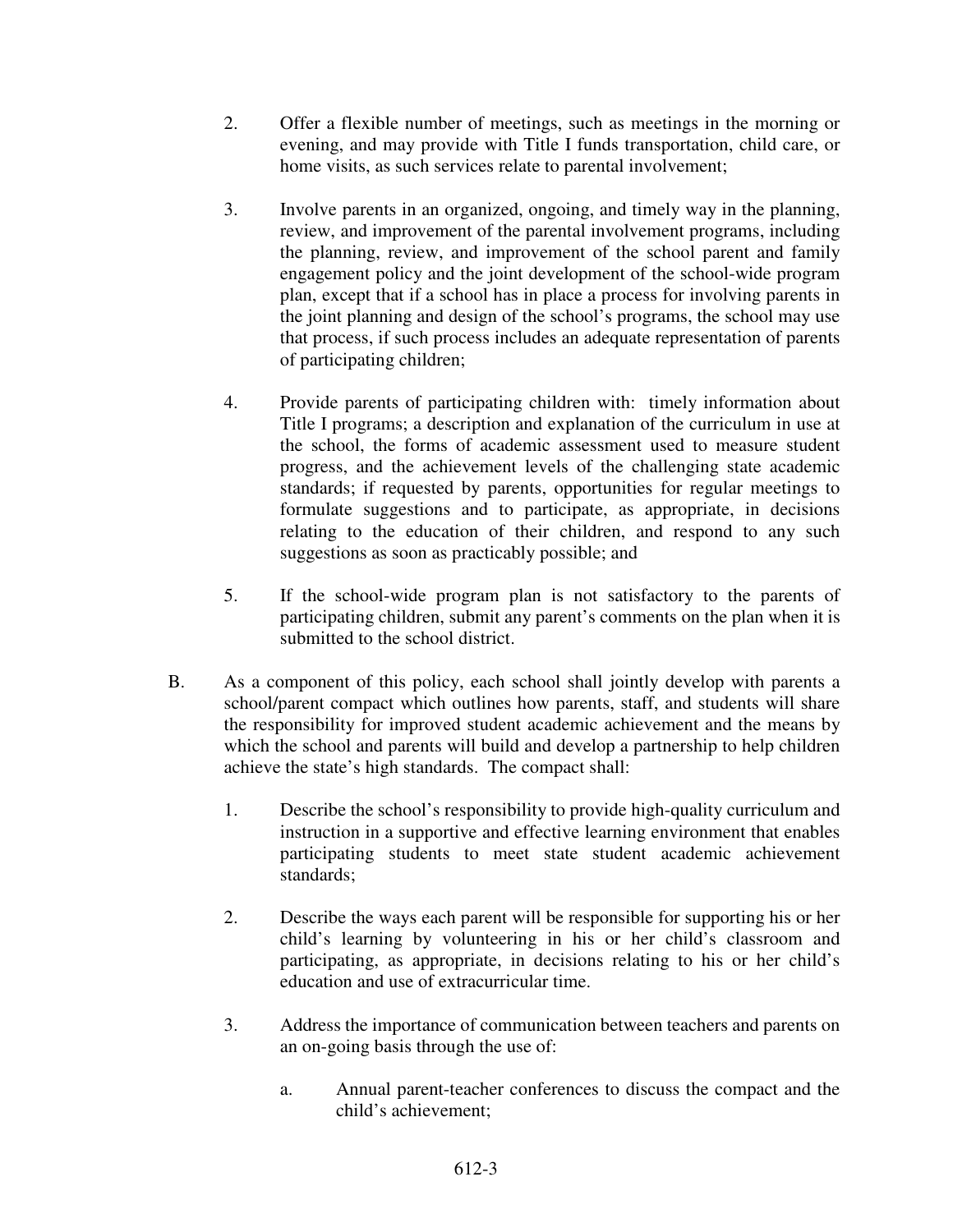- b. Frequent progress reports to the parents; and
- c. Reasonable access to staff, opportunities to volunteer, participate in the child's class, and observe in the child's classroom.
- d. Ensuring regular two-way, meaningful communication between family members and school staff and, to the extent practicable, in a language that family members can understand.
- C. To ensure effective involvement of parents and to support a partnership among the school, parents, and community to improve student academic achievement, the policy will describe how each school and the school district will:
	- 1. Provide assistance to participating parents in understanding such topics as the state's academic content standards and state academic achievement standards, state and local academic assessments, Title I requirements, and how to monitor a child's progress and work with educators to improve the achievement of their children;
	- 2. Provide materials and training to assist parents in working with their children to improve their children's achievement, such as literacy training and using technology, as appropriate, to foster parental involvement;
	- 3. Educate school staff, with the assistance of parents, in the value and utility of contributions of parents and in how to reach out to, communicate with, and work with parents as equal partners, implement and coordinate parent programs, and build ties between parents and school;
	- 4. Coordinate and integrate parental involvement programs and activities with other federal, state, and local programs, including public preschool programs, and conduct other activities, such as parent resource centers, that encourage and support parents in more fully participating in the education of their children to the extent feasible and appropriate;
	- 5. Ensure, to the extent practicable, that information about school and parent meetings, programs, and activities is sent to the parents of participating children in a format and, to the extent practicable, in a language the parents can understand; and
	- 6. Provide such other reasonable support for parental involvement activities as requested by parents.
- D. The policy will also describe the process to be taken if the school district and school choose to:
	- 1. Involve parents in the development of training for school staff to improve the effectiveness of such training;